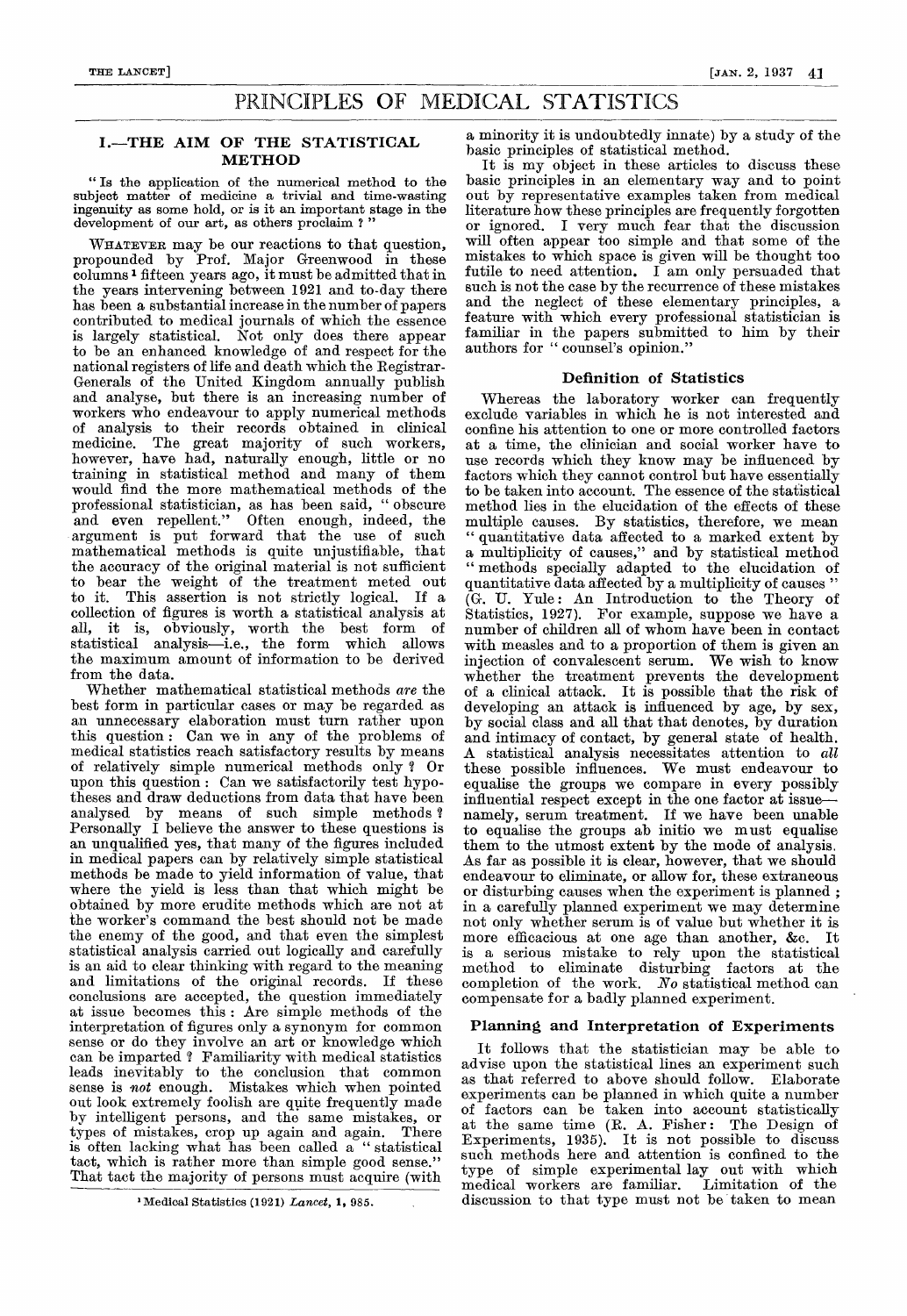that it is the best form of experiment in a particular case.

The essence of the problem in a simple experiment is, as emphasised above, to ensure beforehand that, as far as is possible, the control and treated groups are the same in all *relevant* respects. The word relevant needs emphasis for two reasons. First, it is obvious that no statistician can be aware of all the factors that are, or may be, relevant in particular medical problems. From general experience he may be able to suggest certain broad disturbing causes which should be considered in planning the experiment (such as age and sex in the example above) but with factors which are narrowly specific to a particular problem he cannot be expected to be familiar. The onus of knowing what is likely to be relevant in a specific problem must rest upon the experimenter who is, presumably, familiar with that narrow field. Thus, when the statistician's help is required it is his task to suggest means of allowing for the disturbing causes, either in planning the experiment or in analysing the results, and not, as a rule, to determine what are the relevant disturbing causes.

The second point that must be observed as regards the equality of groups in all relevant respects is the caution that must attend the interpretation of statistical results. If we find that Group A differs from Group B in some characteristic, say, its mortalityrate, can we be certain that that difference is due to the fact that Group A was inoculated (for example) and Group B was uninoculated ? Are we certain that Group A does not differ from Group B in some other character relevant to the issues as well as in the presence or absence of inoculation ? For instance, in a particular case, inoculated persons might, on the average, belong to a higher social class than the uninoculated and therefore live in surroundings in which the risk of infection was less. We can never be certain that we have not overlooked some relevant factor or that some factor is not present which could not be foreseen or identified. It is because he knows a complex chain of causation is so often involved that the statistician is, as it appears to many persons, an unduly cautious and sceptical individual.

The reason why in experiments in the treatment of disease the allocation of alternate cases to the treated and untreated groups is often satisfactory, is because no conscious or unconscious bias can enter in, as it may in any selection of cases, and because in the long run we can fairly rely upon this random allotment of the patients to equalise in the two groups the distribution of other characteristics that may be important. Between the individuals within each group there will often be wide differences in characteristics, for instance in body-weight and state of health, but with large numbers we can be reasonably sure that the numbers of each type will be equally, or nearly equally, represented in both groups. If it be known that certain characteristics will have an influence upon the results of treatment and on account of relatively small numbers the distribution of these characteristics may not be equalised in the final groups, it is advisable to extend this method of allocation. For instance, alternate persons will not be treated but a division will be made by sex, so that the first male is treated and the second male untreated, the first female is treated and the second female untreated. Similarly age may be equalised by treating alternate males and alternate females at each age, or in each broad age-group if individuals whose ages are within a few years of one another may in the particular case be regarded as equivalent.

#### AN EXAMPLE

Even if in planning the experiment factors such as age and sex have thus been equalised in the two groups, the analysis of the results should never be directed only to the effects of treatment upon the totals. It is possible that treatment may be more effective at one age than at another and this difference will be lost sight of if the groups as a whole are alone compared. As far as the number of observations allow, comparison should be made between subgroups differentiated by any factors that may be of importance. As an example of this experimental method and analysis may be cited the report of the Therapeutic Trials Committee of the Medical Research Council on the serum treatment of lobar pneumonia  $(Brit. \text{med. } J. \quad 1934, \quad 1, 241$ . In each of three centres, London, Edinburgh, and Aberdeen, it was arranged that alternate cases taken in order of their admission to hospital should be treated with serum, both treated and untreated being so far as possible in the same wards and under the care of the same physicians. " It was thought better not to attempt a deliberate sorting of cases in respect of mildness or severity, but to trust that the distortion of chance scatter would become almost negligible in a fairly large number of cases." Age, it will be observed, was not equalised in the allotment of cases, and as fatality from lobar pneumonia certainly varies with age the analysis must first show whether the serum and control groups are equivalent in that respect. The random allocation of patients has, in fact, not quite equalised the groups in that factor. Taking the figures for London and Aberdeen (in Edinburgh the method was not fully carried out) and combining Types I and II, the numbers in two broad age. groups were :-

| Age.      |                      |           | Number of<br>patients. | Percentage in each<br>age-group. |                   |  |  |  |
|-----------|----------------------|-----------|------------------------|----------------------------------|-------------------|--|--|--|
|           |                      | Controls. | Serum<br>treated.      | Controls.                        | Serum<br>treated. |  |  |  |
| $20 - 40$ | $\ddot{\phantom{a}}$ | 104       | 123                    | 65                               | 75                |  |  |  |
| $40 - 60$ | $\ddot{\phantom{a}}$ | 55        | 40                     | 35                               | 25                |  |  |  |
| Total     |                      | 159       | 163                    | 100                              | 100               |  |  |  |

Roughly 35 per cent. of the control cases were of ages<br>40–60 and only 25 per cent. of the serum-treated. It  $40-60$  and only  $25$  per cent. of the serum-treated. follows that the comparison of results must essentially be made within, at least, these two age-groups. If a lower fatality-rate is found in the serum-treated when the total groups are compared, this result may merely be a reflection of the fact that 10 per cent. less of these patients belonged to the ages at which fatality is normally higher and, correspondingly, 10 per cent. more belonged to the ages at which fatality is normally lower. In other words, as the method of allotment has not equalised the groups in an important respect with regard to fatality, the method of analysis must do so.

It is impossible to ignore the fact that in the random allocation of patients to the treated and untreated categories a difficult moral' issue is often raised. The treatment is usually based on a priori evidence which suggests that it should have some curative effect. Can it, then, be justifiably withheld from any patient ? And if it is withheld how extensive a trial is justifiable? There are no easy answers to these